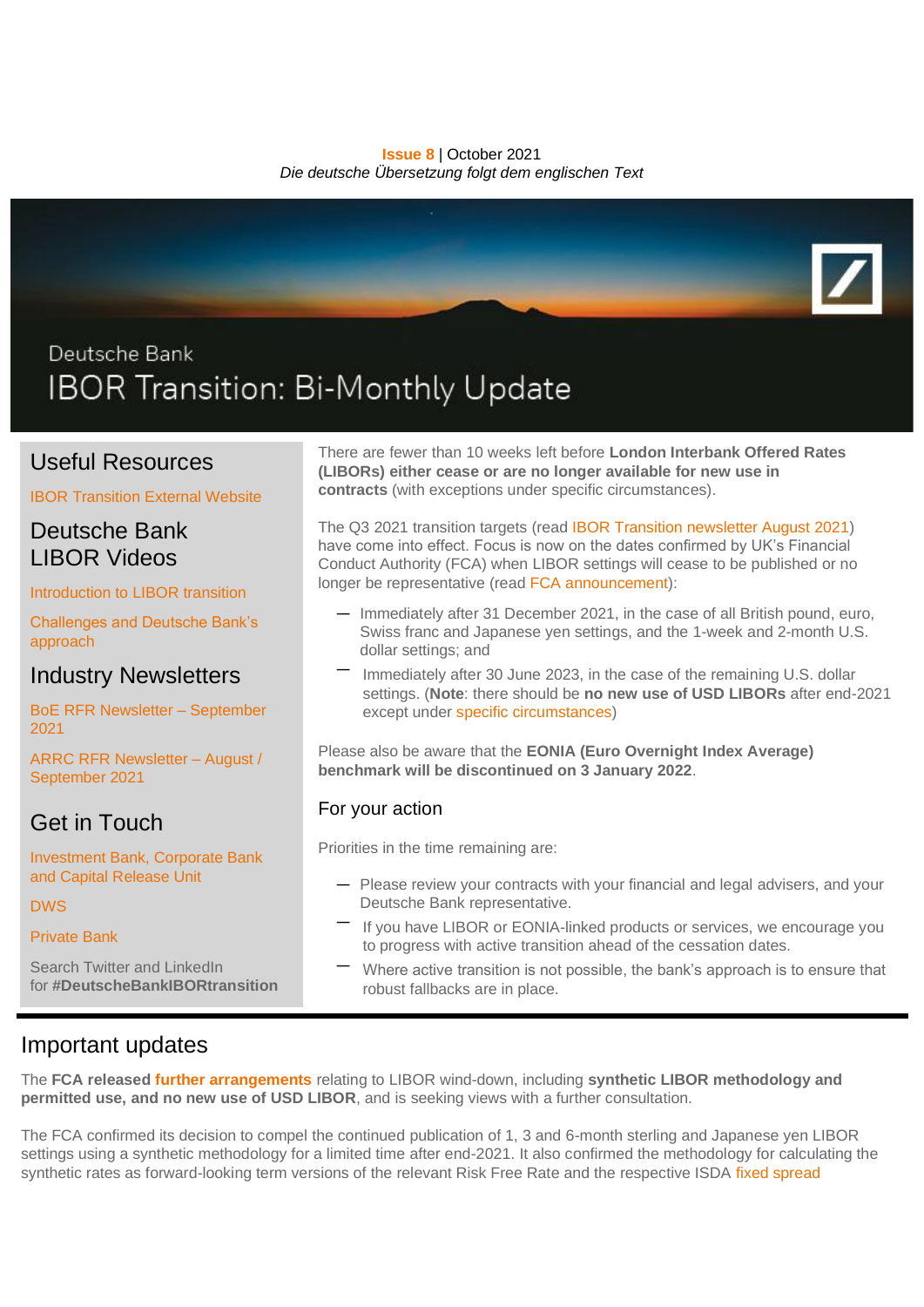[adjustment.](https://assets.bbhub.io/professional/sites/10/IBOR-Fallbacks-LIBOR-Cessation_Announcement_20210305.pdf) The FCA emphasised that users of LIBOR should continue **to focus on active transition of legacy transactions rather than relying on synthetic LIBOR, as it is not a permanent solution**.

Clearing houses **switched around €13 trillion worth of interest rate swaps (IRS) from EONIA to €STR** on the weekend of 16 October 2021. The process is a critical step toward EONIA cessation on 3 January 2022. Read about [EONIA-ESTR IRS](https://app.curationcorp.com/story/058db593-da66-47f8-bdbe-323d6aa80aee?customer_context=5C153603-7C79-4CE2-A741-2DEE8FC57B89)  [switch.](https://app.curationcorp.com/story/058db593-da66-47f8-bdbe-323d6aa80aee?customer_context=5C153603-7C79-4CE2-A741-2DEE8FC57B89)

**Vice Chair for Supervision of the U.S. Federal Reserve, Randal Quarles, [delivered a speech](https://www.federalreserve.gov/newsevents/speech/quarles20211005a.htm)** in which he reiterated that banks should stop any new use of LIBOR by the end of this year. He said that the 2023 date for USD LIBOR cessation was a way of allowing existing contracts to mature according to their terms, reducing the costs and risks of benchmark transition. Quarles clarified that "new" use of LIBOR would include any agreement that creates additional LIBOR exposure for a supervised institution or extends the term of an existing LIBOR contract. He concluded that **reviewing banks' cessation of LIBOR use after year-end will be a high priority for the Fed's supervisors in the coming months**.

The Board of the International Organization of Securities Commissions **(IOSCO) published a [statement on credit sensitive](https://www.iosco.org/library/pubdocs/pdf/IOSCOPD683.pdf)  [rates](https://www.iosco.org/library/pubdocs/pdf/IOSCOPD683.pdf)**, highlighting the importance of choosing alternative financial benchmarks that are compliant with the IOSCO Principles. IOSCO called on administrators to assess whether systemic benchmarks are:

- based on active markets with high volumes of transactions, representing the underlying interest they intend to measure
- resilient during times of stress.

# Industry Updates

#### **Sterling**

A **[critical benchmarks bill](https://bills.parliament.uk/bills/3045/publications) was introduced to UK parliament**, following the [government's confirmation in May](https://www.gov.uk/government/consultations/supporting-the-wind-down-of-critical-benchmarks) that it would seek to reduce disruption arising from LIBOR transition. The aim is to mitigate the risk of contractual uncertainty and disputes around contracts where it has not been possible to transition from LIBOR to another benchmark ("tough legacy" contracts).

The **Financial Conduct Authority (FCA)** has published a [Q&A document](https://www.fca.org.uk/markets/about-libor-transition/libor-and-fcas-new-powers-under-uk-benchmarks-regulation-questions-and-answers) on its **new powers under the UK Benchmarks Regulation (BMR)**, and with respect to its publications on 29 September 2021, to help manage an orderly wind-down of LIBOR .

#### U.S. dollar

The **Alternative Reference Rates Committee (ARRC)** has published **frequently-asked questions on best practice recommendations related to [scope of use of the SOFR Term Rate](https://www.newyorkfed.org/medialibrary/Microsites/arrc/files/2021/ARRC-Scope-of-Use-FAQ.pdf)**. The ARRC continues to recommend use of overnight SOFR and SOFR averages for all products. It also recognises that there could be conditions where adapting to an overnight rate could be more difficult and has therefore developed its recommendations for the use of the SOFR Term Rate.

The **ARRC recommends that all market participants act now to slow their use of U.S. dollar LIBOR** and leverage the next six weeks as a key window to reduce such activity to promote a smooth end to new LIBOR contracts by the end of the year. Read ARRC [press release.](https://www.newyorkfed.org/medialibrary/Microsites/arrc/files/2021/20211013-arrc-press-release-supporting-a-smooth-exit-post-arrc)

**US Securities and Exchange Commission (SEC) Chair [Gary Gensler spoke](https://www.sec.gov/news/speech/gensler-remarks-alternative-reference-rates-committee-sofr-symposium-092021) at the ARRC's fifth SOFR Symposium**. He addressed the importance of LIBOR transition, concerns with the Bloomberg Short-Term Bank Yield Index (BSBY), and why the Secured Overnight Financing Rate (SOFR) is the preferable alternative rate.

#### Euro

**James von Moltke, Chairman of the EUR Risk Free Rates Working Group (EU RFR WG), and Deutsche Bank's CFO**, published a [letter sent to the European Commission](https://www.esma.europa.eu/sites/default/files/library/esma81-459-6_chair_letter_to_ec_on_eonia_designation.pdf) supporting the draft Implementing Act designating EONIA as a critical benchmark. The letter includes some suggested refinements relating to the scope of the statutory replacement rate and date of application of the designation.

The **Implementing Act designating EONIA has been published** in the Official Journal of the European Union and will apply as of 3 January 2022. Read the [official journal publication](https://eur-lex.europa.eu/legal-content/EN/TXT/PDF/?uri=OJ:L:2021:374:FULL&from=EN)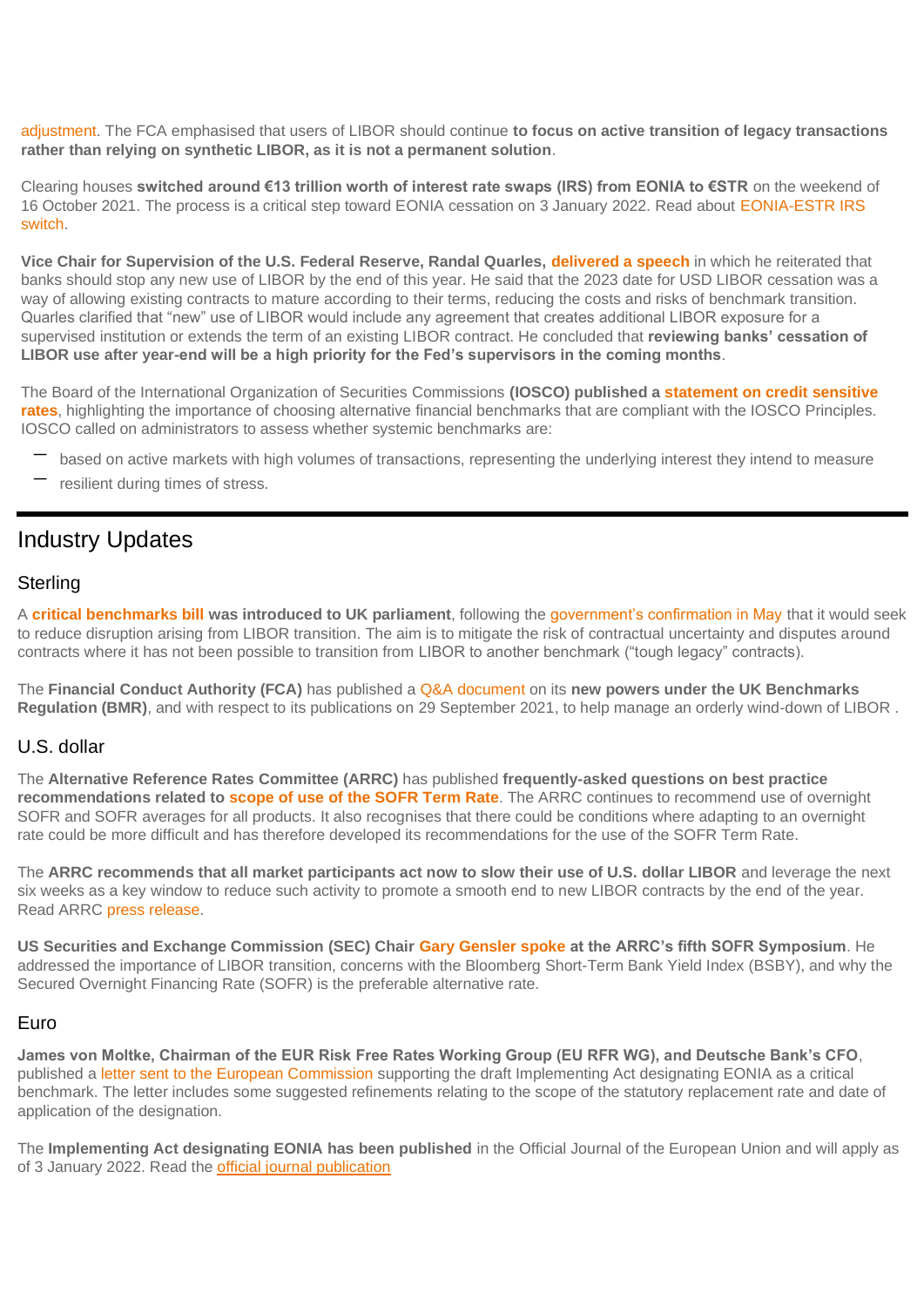#### Swiss franc

The Swiss Financial Market Supervisory Authority **(FINMA) published a [LIBOR transition update](file:///C:/Users/pritjam/Downloads/20210916%20finma%20aufsichtsmitteilung%2003%202021%20(1).pdf)** on 16 September 2021. It highlighted that **active transition is still needed for syndicated loans**, as the number of contracts without robust fallback clauses has only been reduced by 28 percent since the start of 2021.

FINMA also noted that if banks continue to enter new business referencing LIBOR (except in strictly limited and documented exception cases), such action can be regarded as a violation of supervisory requirements regarding adequate risk management and may be subject to institution-specific measures.

The **CHF LIBOR Implementing Act has been published** in the Official Journal of the European Union, marking the end of the legislative process. The regulation will apply as of 1 January 2022. 1-month CHF LIBOR will be replaced by 1-month SARON Compounded; while 3-month, 6-month and 12-month CHF LIBOR will be replaced by 3-month SARON Compounded. Read the [official journal publication](file://///users/summerverwers/Dropbox/Design/Deutsche%20Bank/Equity%20Marketing/ITC/IBOR%20Newsletter/2021/10%20-%20Oct/External/images/The%20CHF%20LIBOR%20Implementing%20Act%20has%20been%20published%20in%20the%20Official%20Journal%20of%20the%20European%20Union,%20marking%20the%20end%20of%20the%20legislative%20process.%20The%20regulation%20will%20apply%20as%20of%201%20January%202022.%201-month%20CHF%20LIBOR%20will%20be%20replaced%20by%201-month%20SARON%20Compounded;%20while%203-month,%206-month%20and%2012-month%20CHF%20LIBOR%20will%20be%20replaced%20by%203-month%20SARON%20Compounded.%20Read%20the%20official%20journal%20publication)

#### APAC currencies

Further to the TONA (Tokyo Overnight Average rate) First initiative for Japanese yen linear derivative products, the Bank of Japan Working Group recommended the **[cessation of JPY LIBOR non-linear swaps](https://www.boj.or.jp/en/paym/market/jpy_cmte/data/cmt210928c.pdf)** for dealer-to-dealer transactions in the interbank market via voice brokers by end-September 2021.

The International Swaps and Derivatives Association **(ISDA) published TORF (Tokyo Term Risk Free Rate) as a [supplement to the 2006 ISDA Definitions](https://www.isda.org/a/UcigE/Pipeline-of-Supplements-to-the-2006-ISDA-Definitions-for-WGs-August-2021.pdf)** in August 2021. It will also be publishing the fallbacks for the JPY LIBOR Tokyo swap rate (TSR) with the amendments as a supplement to the 2006 ISDA Definitions in October 2021.

Following significant efforts by MAS (Monetary Authority of Singapore) and SC-STS (Steering Committee for SOR & SIBOR Transition to SORA), **SOR exposures have significantly reduced in the market and SORA is now the dominant rate**. [SC-](https://www.abs.org.sg/docs/library/sc-sts-recommendations-for-transition-of-legacy-sor-contracts.pdf)[STS published a guideline](https://www.abs.org.sg/docs/library/sc-sts-recommendations-for-transition-of-legacy-sor-contracts.pdf) recommending the transition of legacy SOR contracts to SORA by the end of 2021.

BAP (Bankers Association of the Philippines) announced the **cessation of less liquid PHIREF (Philippine Interbank Reference Rate) tenors (1w, 2m, 1yr) by 1 January 2022**, with the rest ceasing by June 2023. Fallback PHIREF for legacy contracts will be published in the coming quarters.

ISDA has published **modified MIFOR (Mumbai Interbank Forward Offer Rate) as a rate option to the [2006 ISDA](https://www.isda.org/book/supplements-to-the-2006-isda-definitions/)  [Definitions](https://www.isda.org/book/supplements-to-the-2006-isda-definitions/)**and will publish a final draft of the 2021 IBOR Fallbacks Supplement to cover MIFOR and PHIREF in October 2021.

*(Reminder: MIFOR, PHIREF and SOR use USD LIBOR in their underlying calculation methodology)*

### Looking Ahead

**3 December 2021:** LCH cleared EUR LIBOR, JPY LIBOR & CHF LIBOR swap conversion date.

**17 December 2021:** [LCH](https://www.lch.com/membership/ltd-membership/ltd-member-updates/supplementary-statement-lchs-solution-outstanding) and [CME](https://www.cmegroup.com/trading/interest-rates/files/cme-ibor-conversion-for-chf-jpy-and-gbp-cleared-swaps.pdf) cleared GBP LIBOR swap conversion date.

**31 December 2021:** Market participants fully prepared for GBP, EUR, CHF and JPY LIBOR, and 1w and 2m USD LIBOR settings to cease, and ceasing new use of the remaining USD LIBOR tenors in contracts.

Thank you for reading!

**The IBOR Transition Team #DeutscheBankIBORtransition** (Twitter and LinkedIn)

In weniger als 10 Wochen werden die **London Interbank Offered Rates (LIBORs) entweder eingestellt oder für das Neugeschäft nicht mehr verfügbar sein** (wobei unter bestimmten Umständen Ausnahmen gelten).

Die Übergangsziele für das 3. Quartal 2021 (Link zum [Newsletter zur IBOR-Ablösung von August 2021\)](https://www.db.com/legal-resources/ibor-transition/Documents/ibor-transition-newsletter-august-2021.pdf) gelten nun. Der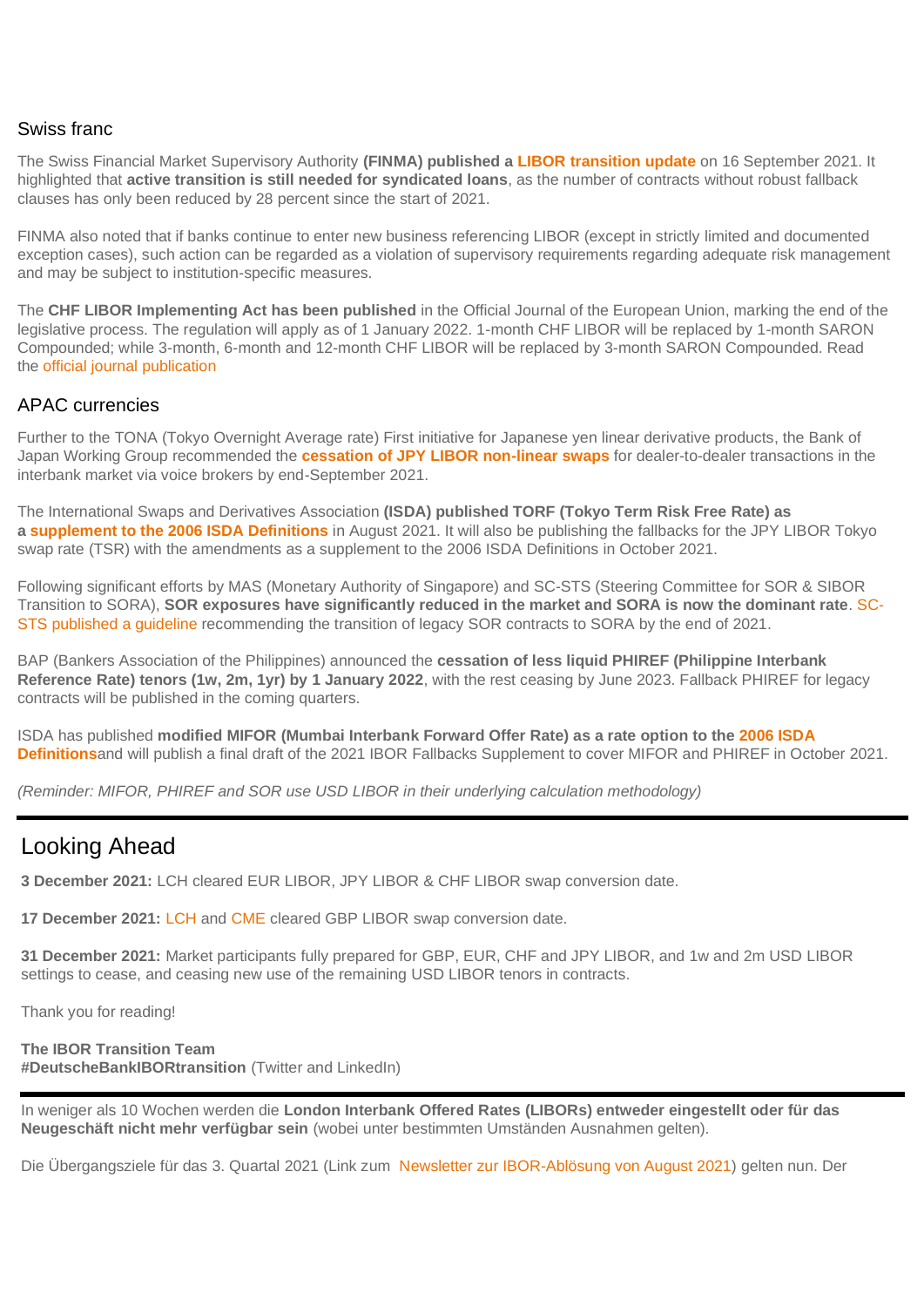Schwerpunkt liegt nun auf den von der britischen Finanzaufsicht FCA bestätigten Terminen, ab denen die Veröffentlichung der LIBOR-Werte eingestellt wird bzw. diese nicht mehr repräsentativ sein werden (Link zur [FCA-Mitteilung\)](https://www.bankofengland.co.uk/news/2021/march/announcements-on-the-end-of-libor):

- unmittelbar nach dem 31. Dezember 2021 für alle LIBOR-Laufzeiten für das Pfund Sterling, den Euro, den Schweizer Franken und den japanischen Yen sowie für die 1-Woche- und 2-Monate-Laufzeiten für den US-Dollar; und
- unmittelbar nach dem 30. Juni 2023 für alle übrigen US-Dollar-Laufzeiten. (**Hinweis: USD-LIBORs** sollen nach Ende 2021 **nicht mehr im Neugeschäft eingesetzt werden**, außer unter [bestimmten Umständen\)](https://www.federalreserve.gov/newsevents/pressreleases/files/bcreg20201130a1.pdf)

Zudem ist zu beachten, dass der EONIA (Euro Overnight Index Average) am **3. Januar 2022 eingestellt wird**.

#### Was sollten Sie tun?

In der noch verbleibenden Zeit gelten folgende Prioritäten:

- Bitte prüfen Sie Ihre Verträge gemeinsam mit ihren Finanz- und Rechtsberatern sowie Ihrem Kundenbetreuer der Deutschen Bank.
- Sollten Sie Produkte oder Dienstleistungen mit LIBOR- oder EONIA-Bezug nutzen, empfehlen wir Ihnen dringend, diese rechtzeitig vor den jeweiligen Einstellungsterminen aktiv umzustellen.
- In Fällen, in denen dies nicht möglich ist beabsichtigen wir robuste Fallback-Regelungen zu gewährleisten.

## Wichtige Updates

Die **FCA hat [weitere Regelungen](https://www.fca.org.uk/news/press-releases/further-arrangements-orderly-wind-down-libor-end-2021)** in Bezug auf die Beendigung des LIBOR, einschließlich **einer Methode und zuverlässigen Nutzung für den synthetischen LIBOR, und die Einstellung des USD-LIBOR im Neugeschäft veröffentlicht** und holt mit einem weiteren Konsultationsverfahren Meinungen ein.

Die FCA hat ihre Entscheidung, die fortgesetzte Veröffentlichung von GBP- und JPY-LIBOR-Werten für die Laufzeiten 1, 3 und 6 Monate unter Verwendung einer synthetischen Methode für einen begrenzten Zeitraum nach Ende 2021 verpflichtend zu verlangen, bekräftigt. Die Behörde bestätigte zudem die Methode für die Berechnung der synthetischen Sätze als zukunftsgerichtete Terminsatz-Versionen der jeweiligen risikofreien Zinssätze und die entsprechende ISDA- [Fixed Spread-](https://assets.bbhub.io/professional/sites/10/IBOR-Fallbacks-LIBOR-Cessation_Announcement_20210305.pdf)[Anpassung.](https://assets.bbhub.io/professional/sites/10/IBOR-Fallbacks-LIBOR-Cessation_Announcement_20210305.pdf) Die FCA machte deutlich, dass Nutzer von LIBOR-Sätzen weiterhin **ihren Fokus auf die aktive Umstellung von Altbeständen legen sollten statt sich auf den synthetischen LIBOR zu stützen, da dieser keine dauerhafte Lösung darstellt.**

Clearinghäuser haben am Wochenende vom 16. Oktober 2021 Zinsswaps (Interest Rate Swaps – IRS) im Volumen von etwa EUR 13 Bio. von EONIA auf €STR umgestellt. Dieser Prozess ist ein wichtiger Schritt in Richtung EONIA-Einstellung am 3. Januar 2022. Hier finden Sie weitere Informationen zur [IRS-Umstellung von EONIA auf ESTR.](https://app.curationcorp.com/story/058db593-da66-47f8-bdbe-323d6aa80aee?customer_context=5C153603-7C79-4CE2-A741-2DEE8FC57B89)

**Der Vice Chair for Supervision der US-Notenbank Federal Reserve, Randal Quarles, [hielt eine Rede,](https://www.federalreserve.gov/newsevents/speech/quarles20211005a.htm)** in der er bekräftigte, dass Banken die Verwendung des LIBOR im Neugeschäft bis Ende des Jahres vollständig einstellen sollten. Seiner Aussage nach wurde 2023 als Jahr für die Einstellung des USD-LIBOR gewählt, damit bestehende Verträge gemäß ihren Bedingungen auslaufen können und so die Kosten und Risiken der Referenzwertumstellung gesenkt werden. Quarles stellte klar, dass die Verwendung des LIBOR im Neugeschäft jegliche Vereinbarung umfasst, durch die ein zusätzliches LIBOR-Exposure für ein beaufsichtigtes Institut entsteht oder die Laufzeit eines bestehenden LIBOR-Vertrags verlängert wird. Er schloss mit der Ankündigung, dass d**ie Aufseher der Fed der Überprüfung dessen, ob Banken die Nutzung des LIBOR nach Jahresende eingestellt haben, in den nächsten Monaten hohe Priorität einräumen werden.**

Die Internationale Vereinigung der Wertpapieraufsichtsbehörden (Board of the International Organization of Securities Commissions) **IOSCO veröffentlichte [eine Stellungnahme zu kreditsensitiven Zinssätzen](https://www.iosco.org/library/pubdocs/pdf/IOSCOPD683.pdf)**, Darin wurde betont, wie wichtig es ist, sich für alternative finanzielle Benchmarks zu entscheiden, die den Grundsätzen der IOSCO entsprechen. Die IOSCO forderte die Administratoren auf, zu prüfen, ob systemrelevante Referenzzinssätze:

- auf aktiven Märkten mit hohen Transaktionsvolumina basieren, die den zugrunde liegenden Zins, der gemessen werden sollen, abbilden;
- in Stressphasen resilient sind.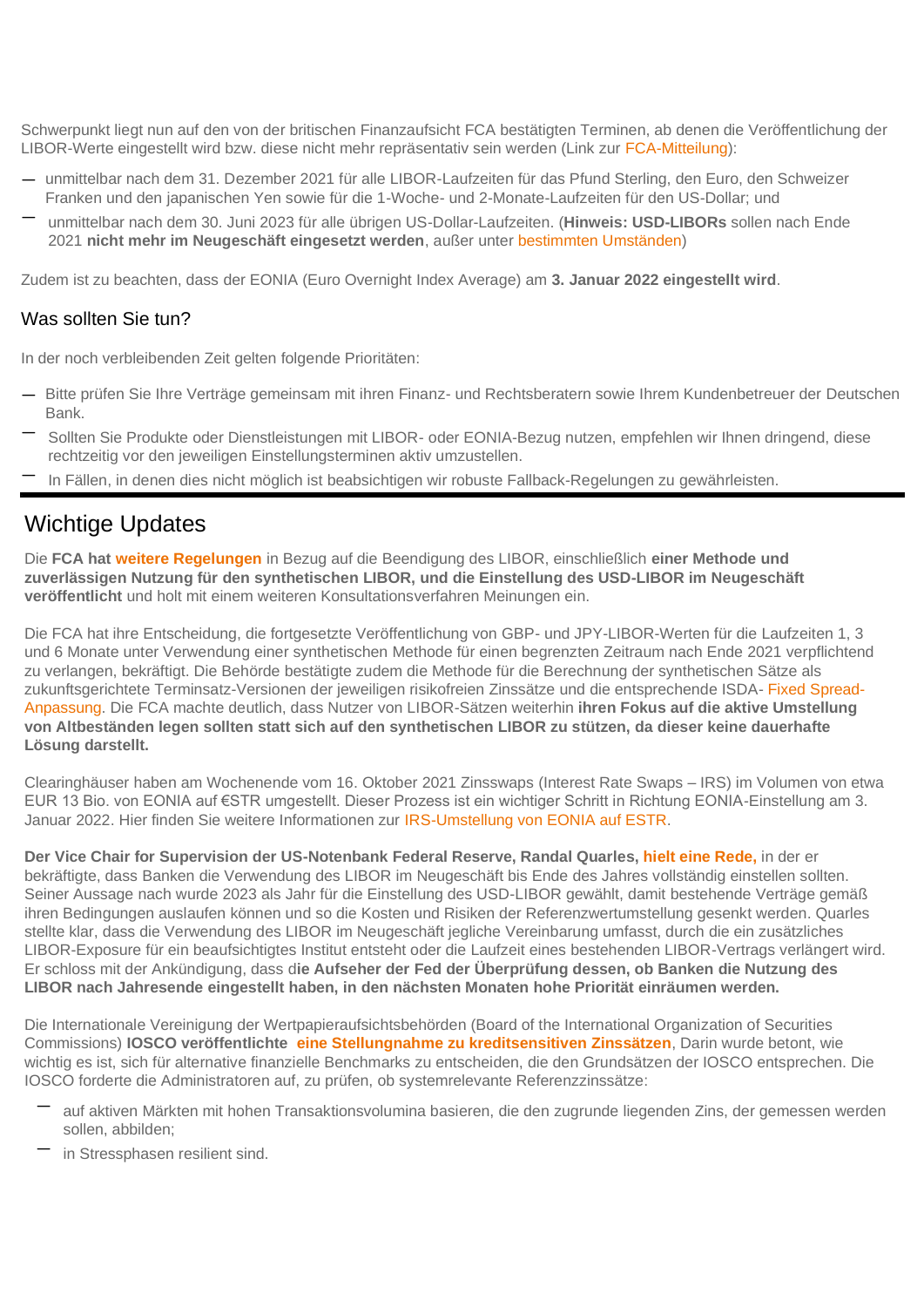## Neues aus der Branche

### Pfund Sterling

**Im britischen Parlament wurde ein [wichtiger Gesetzesentwurf zu Referenzzinssätzen](https://bills.parliament.uk/bills/3045/publications) vorgelegt**, nachdem die [Regierung](https://www.gov.uk/government/consultations/supporting-the-wind-down-of-critical-benchmarks)  [im Mai bestätigt hatte,](https://www.gov.uk/government/consultations/supporting-the-wind-down-of-critical-benchmarks) sie werde sich um eine Eindämmung der sich aus der LIBOR-Umstellung ergebenden Störungen bemühen. Ziel ist die Senkung des Risikos von Unsicherheiten und Streitigkeiten bei Verträgen, die nicht von LIBOR auf einen anderen Referenzzinssatz umgestellt werden können ("Tough Legacy"-Verträge).

Die **Financial Conduct Authority (FCA)** veröffentlichte ein [Dokument mit Fragen und Antworten](https://www.fca.org.uk/markets/about-libor-transition/libor-and-fcas-new-powers-under-uk-benchmarks-regulation-questions-and-answers) zu ihren **neuen Befugnissen im Rahmen der britischen Benchmarks Regulation (BMR)** und ihren Veröffentlichungen vom 29. September 2021, um eine geordnete Beendigung des LIBOR zu unterstützen.

### US-Dollar

**Das Alternative Reference Rates Committee (ARRC)** veröffentlichte **ein Dokument mit häufig gestellten Fragen zu Best Practice-Empfehlungen in Bezug auf [den Anwendungsbereich des SOFR-Terminsatzes](https://www.newyorkfed.org/medialibrary/Microsites/arrc/files/2021/ARRC-Scope-of-Use-FAQ.pdf)**. Das ARRC empfiehlt weiterhin die Verwendung des Overnight SOFR und der SOFR-Durchschnittswerte für alle Produkte. Das Gremium räumt zudem ein, dass es Bedingungen geben kann, unter denen eine Anpassung an einen Tagesgeldsatz schwieriger sein könnte, weswegen Empfehlungen für die Verwendung des SOFR-Terminsatzes entwickelt wurden.

Das **ARRC empfiehlt allen Marktteilnehmern, jetzt zu handeln und die Verwendung des USD-LIBOR zurückzufahren** sowie die nächsten sechs Wochen als wichtiges Zeitfenster zu nutzen, um solche Aktivitäten zu verringern und so eine reibungslose Einstellung neuer LIBOR-Verträge bis Ende des Jahres zu ermöglichen. Link zur ARRC-[Pressemitteilung](https://www.newyorkfed.org/medialibrary/Microsites/arrc/files/2021/20211013-arrc-press-release-supporting-a-smooth-exit-post-arrc)

**Der Vorsitzende der U.S. Securities and Exchange Commission (SEC) [Gary Gensler hielt eine Rede](https://www.sec.gov/news/speech/gensler-remarks-alternative-reference-rates-committee-sofr-symposium-092021) auf dem fünften SOFR-Symposium des ARRC**. Er sprach über die Bedeutung der LIBOR-Umstellung, Bedenken im Hinblick auf den Bloomberg Short-Term Bank Yield Index (BSBY) und die Frage, warum der Secured Overnight Financing Rate (SOFR) der bevorzugte alternative Zinssatz ist.

#### Euro

**James von Moltke, Vorsitzender der EUR Risk Free Rates Working Group (EU RFR WG) und CFO der Deutschen Bank**, veröffentlichte ein **[an die Europäische Kommission gesandtes Schreiben](https://www.esma.europa.eu/sites/default/files/library/esma81-459-6_chair_letter_to_ec_on_eonia_designation.pdf)**, in dem er den Entwurf für einen Durchführungsrechtsakt befürwortet, der den EONIA als kritischen Referenzwert festlegt. Das Schreiben enthält einige Vorschläge für Verbesserungen in Bezug auf den Anwendungsbereich des gesetzlichen Ersatz-Referenzwertes und das Datum des Inkrafttretens der Festlegung.

**Der Durchführungsrechtsakt zum EONIA** wurde im Amtsblatt der Europäischen Union veröffentlicht und gilt mit Wirkung vom 3. Januar 2022. Lesen Sie die [Veröffentlichung](https://eur-lex.europa.eu/legal-content/EN/TXT/PDF/?uri=OJ:L:2021:374:FULL&from=EN) im Amtsblatt

#### Schweizer Franken

Die Eidgenössische Finanzmarktaufsicht **(FINMA) veröffentlichte am 16. September 2021 ein [Update zur LIBOR-](file:///C:/Users/pritjam/Downloads/20210916%20finma%20aufsichtsmitteilung%2003%202021%20(1).pdf)[Umstellung](file:///C:/Users/pritjam/Downloads/20210916%20finma%20aufsichtsmitteilung%2003%202021%20(1).pdf)**. Darin wird hervorgehoben, dass **Konsortialkredite immer noch aktiv umgestellt werden müssen**, da die Anzahl von Verträgen ohne solide Fallback-Klauseln seit Beginn 2021 lediglich um 28% gesunken ist.

Die FINMA wies zudem darauf hin, dass das Eingehen weiteren Neugeschäfts mit LIBOR-Bezug durch die Banken (außer in streng begrenzten und dokumentierten Ausnahmefällen) als Verstoß gegen aufsichtsrechtliche Anforderungen bezüglich eines angemessenen Risikomanagements gewertet werden und zu institutsspezifischen Maßnahmen führen kann.

Der Durchführungsrechtsakt zum CHF LIBOR wurde im Amtsblatt der Europäischen Union veröffentlicht, das Legislativverfahren ist somit abgeschlossen. Die Verordnung gilt mit Wirkung vom 1. Januar 2022. Der 1-Monats-CHF-LIBOR wird durch den SARON 1 Monat Compound ersetzt, der CHF LIBOR für die Laufzeiten 3 Monate, 6 Monate und 12 Monate durch den SARON 3 Monate Compound. Lesen Sie die [Veröffentlichung im Amtsblatt.](https://eur-lex.europa.eu/legal-content/EN/TXT/PDF/?uri=OJ:L:2021:374:FULL&from=EN)